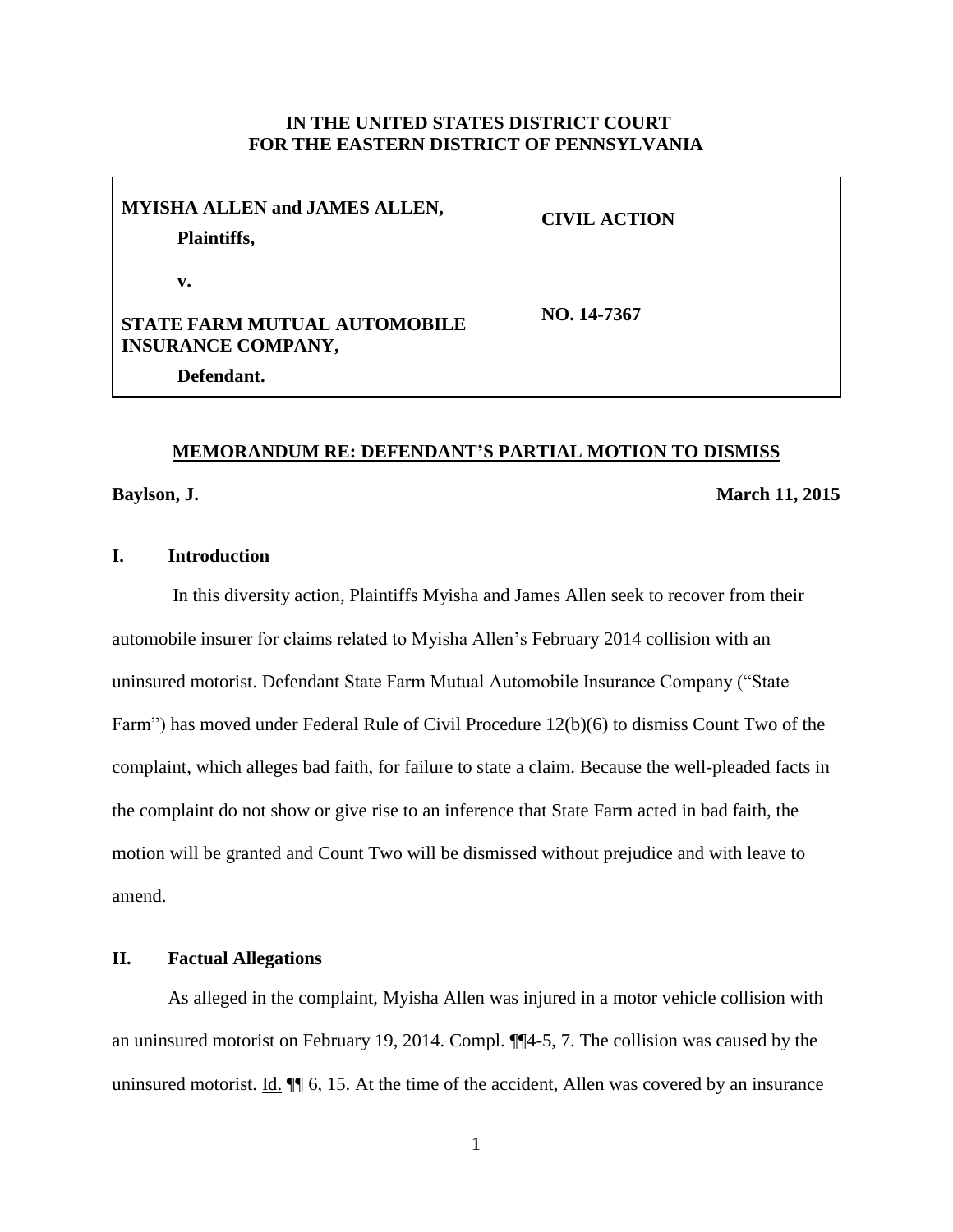policy issued by State Farm. Id. ¶ 4. Allen's policy included uninsured motorist coverage. Id. ¶ 3. Allen promptly filed an uninsured motorist claim with State Farm after the accident but she and State Farm "have failed to agree on the amount of uninsured motorist benefits" that she is entitled to recover. Id.  $\P$  9, 11. State Farm has not requested a defense medical examination of Ms. Allen and has failed to "negotiate" regarding the claim.  $\underline{Id}$ .  $\P$  16(a),(c).

#### **III. Procedural History**

Plaintiffs filed a three count complaint in the Philadelphia County Court of Common Pleas on December 2, 2014. Notice of Removal  $\P$  2 & Ex. A (ECF 1). Defendant removed the case to this Court on December 31, 2014. Id. Count One of Plaintiffs' complaint alleged Ms. Allen's entitlement to uninsured motorist benefits under the terms of her insurance policy with State Farm. Compl. ¶¶ 1-11. Count Two alleges that State Farm's handling of her claim was conducted in bad faith in violation of 42 Pa. C.S.A. § 8371. Id. ¶¶ 12-19. Count Three alleges that co-Plaintiff James Allen suffered a loss of consortium. Id. ¶¶ 20-23.

State Farm moved to dismiss Count Two, the bad faith claim, on January 6, 2015 (ECF 4). Plaintiffs filed their opposition on January 20, 2015 (ECF 5), and State Farm replied on January 23, 2015 (ECF 6).

#### **IV. Jurisdiction and Standard of Review**

In this diversity case, the Court has jurisdiction over Plaintiff's state law claims under 28 U.S.C. § 1332(a)(1). Venue is proper in this district pursuant to 28 U.S.C. § 1391(b)(2).

When deciding a motion to dismiss under Federal Rule of Civil Procedure 12(b)(6), the Court may look only to the facts alleged in the complaint and its attachments. Jordan v. Fox, Rothschild, O'Brien & Frankel, 20 F.3d 1250, 1261 (3d Cir. 1994). The Court must accept as

2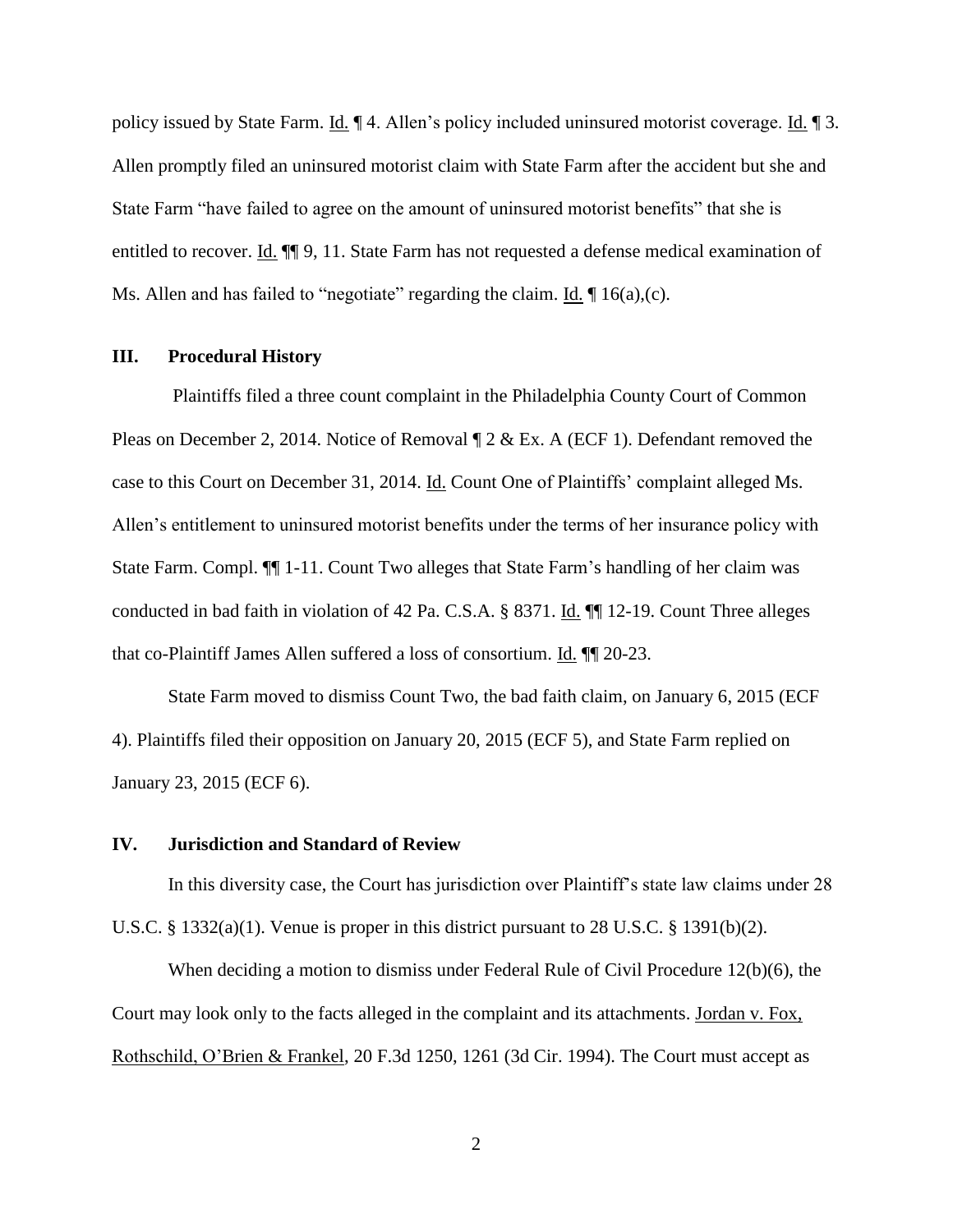true all well-pleaded allegations in the complaint and view them in the light most favorable to the plaintiff. Angelastro v. Prudential–Bache Sec., Inc., 764 F.2d 939, 944 (3d Cir. 1985).

A valid complaint requires only "a short and plain statement of the claim showing that the pleader is entitled to relief." Fed. R. Civ. P. 8(a)(2). "To survive a motion to dismiss, a complaint must contain sufficient factual matter, accepted as true, to 'state a claim to relief that is plausible on its face.'" Ashcroft v. Iqbal, 556 U.S. 662, 678 (2009). Iqbal clarified that the Supreme Court's decision in Bell Atlantic Corp. v. Twombly, 550 U.S. 544 (2007) "expounded the pleading standard for 'all civil actions.'" 556 U.S. at 684.

The Court in Iqbal explained that, although a court must accept as true all of the factual allegations contained in a complaint, that requirement does not apply to legal conclusions; therefore, pleadings must include factual allegations to support the legal claims asserted. Id. at 678, 684. "Threadbare recitals of the elements of a cause of action, supported by mere conclusory statements, do not suffice." Id. at 678 (citing Twombly, 550 U.S. at 555); see also Phillips v. County of Allegheny, 515 F.3d 224, 232 (3d Cir. 2008) ("We caution that without some factual allegation in the complaint, a claimant cannot satisfy the requirement that he or she provide not only 'fair notice,' but also the 'grounds' on which the claim rests." (citing Twombly, 550 U .S. at 556 n. 3)). Accordingly, to survive a motion to dismiss, a plaintiff must plead "factual content that allows the court to draw the reasonable inference that the defendant is liable for the misconduct alleged." Iqbal, 556 U.S. at 678 (citing Twombly, 550 U.S. at 556).

In evaluating a motion to dismiss, the Court "should conduct a two-part analysis." Fowler v. UPMC Shadyside, 578 F.3d 203, 210 (3d Cir. 2009). "First, the factual and legal elements of a claim should be separated. The District Court must accept all of the complaint's well-pleaded facts as true, but may disregard any legal conclusions." Id. at 210-11. "Second, a District Court

3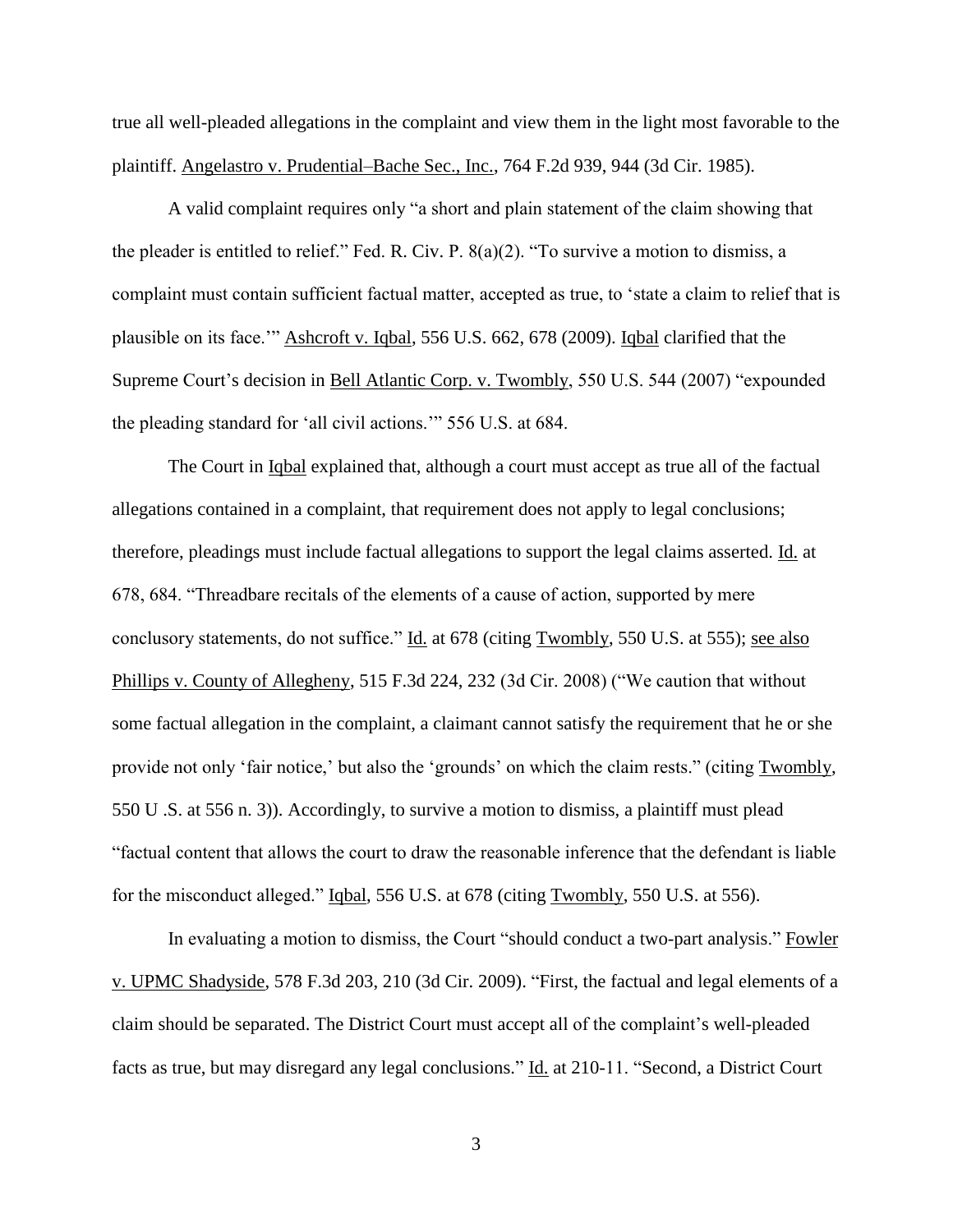must then determine whether the facts alleged in the complaint are sufficient to show that the plaintiff has a 'plausible claim for relief.'" Id. at 211 (quoting Iqbal, 556 U.S. at 679). "In other words, a complaint must do more than allege the plaintiff's entitlement to relief. A complaint has to show such an entitlement with its facts." Id. at 211 (internal quotation marks omitted). "Where a complaint pleads facts that are 'merely consistent with' a defendant's liability, it 'stops short of the line between possibility and plausibility of 'entitlement to relief.'" Iqbal, 556 U.S. at 678 (quoting Twombly, 550 U.S. at 557).

#### **V. Analysis**

#### A. Count Two Alleging Bad Faith Will Be Dismissed, Without Prejudice

Under Pennsylvania law, to prevail on a bad faith claim "'a plaintiff must show by clear and convincing evidence that the insurer (1) did not have a reasonable basis for denying benefits under the policy and (2) knew or recklessly disregarded its lack of a reasonable basis in denying the claim.'" Post v. St. Paul Travelers Ins. Co., 691 F.3d 500, 522 (3d Cir. 2012) (quoting Condio v. Erie Ins. Exch., 899 A.2d 1136, 1143 (Pa. Super. 2006)). "The essence of a bad faith claim is the unreasonable and intentional (or reckless) denial of benefits." Id. at 523 (internal quotation marks omitted).

State Farm contends that Plaintiffs have failed to state a claim for bad faith because their allegations consist primarily of legal conclusions and restatements of the elements of the claim, without sufficient facts to make the claim plausible. Def. Br. (ECF 4 at 6-9). Citing the now defunct "no set of facts" pleading standard that applied before Twombly and Iqbal, and without

4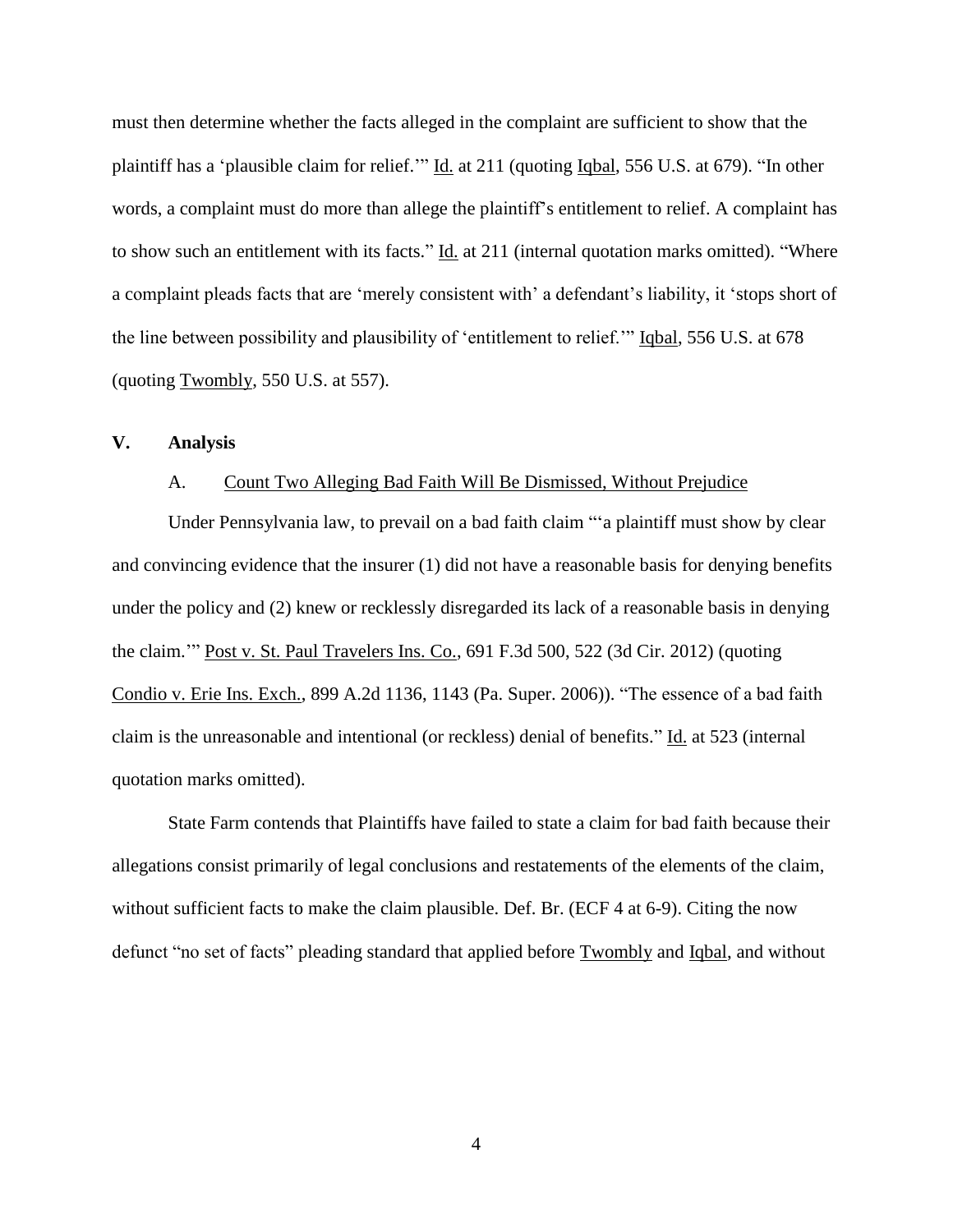citing any recent decisions in bad faith insurance cases, Plaintiffs argue that their allegations are sufficient.<sup>1</sup> Pls.' Br. at 2-3 (ECF 5 at 5-6).

Following the two-step analysis prescribed in Fowler, 578 F.3d at 210-11, the Court concludes that Plaintiffs have not alleged sufficient facts to state a claim for bad faith. After disregarding legal conclusions and recitations of the elements of the claim, the facts that Plaintiffs have alleged are that Ms. Allen was in a motor vehicle accident with an uninsured motorist, she filed a claim with State Farm, she and State Farm have been unable to agree on or otherwise negotiate the value of her claim, and State Farm has not requested a defense medical examination of Ms. Allen.<sup>2</sup> Compl.  $\P$  3-11, 16(a),(c). These facts do not show that Allen has a plausible claim that State Farm acted in bad faith because they do not shed light on the reasonableness of State Farm's actions. None of these facts address, much less answer, the crucial questions of whether State Farm had "a reasonable basis for denying benefits under the policy" and "knew or recklessly disregarded its lack of a reasonable basis in denying the claim." Post, 691 F.3d at 522.

Similar conclusory allegations have been repeatedly rejected as insufficient by the federal courts in Pennsylvania. Yohn v. Nationwide Ins. Co., No. 1:13-cv-024, 2013 WL 2470963, at \*6-7 (M.D. Pa. June 7, 2013) (dismissing bad faith claim and citing similar cases); Def.'s Br. (ECF 4 at 7-8) (collecting cases); Def.'s Reply (ECF 6 at 2-3) (collecting cases). Plaintiffs have not attempted to distinguish these cases nor cited a single post-Twombly case that goes against

 $\overline{a}$ 

 $1$  Fowler explicitly stated that  $Iqbal$  provided "the final nail-in-the-coffin for the 'no set of facts' standard that applied to federal complaints before Twombly." 578 F.3d at 210.

 $2$  Other allegations in the complaint, such as that State Farm failed "to properly investigate and evaluate plaintiff's [uninsurance] claim" and that "defendant knew or recklessly disregarded the fact that it had no reasonable basis for its above conduct" are conclusory statements and recitations of the elements of the claim that need not be accepted as true for purposes of a motion to dismiss.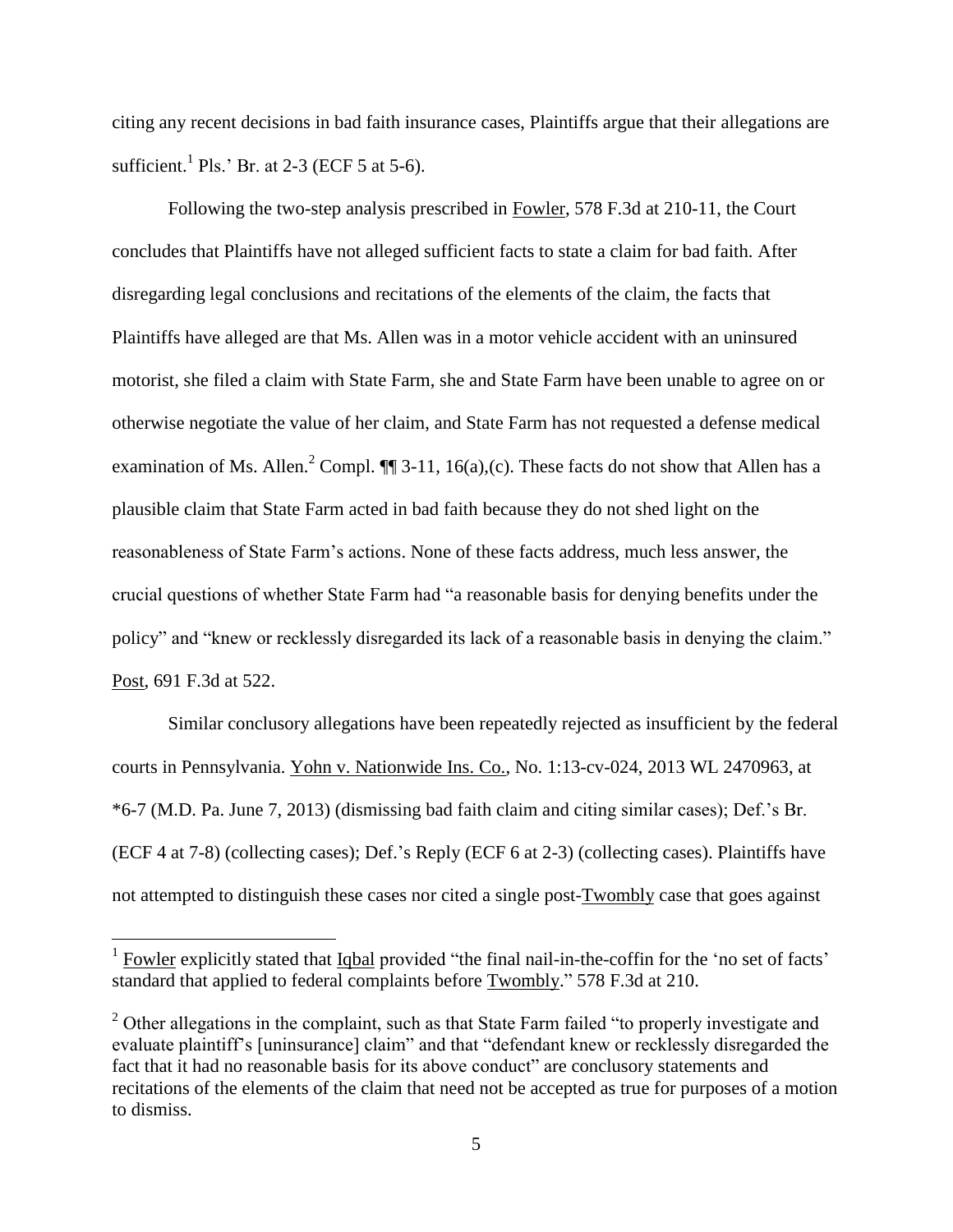the persuasive weight of these prior cases. For these reasons, Count Two will be dismissed without prejudice and with leave to amend.

Finally, although State Farm articulated the proper standard of review in its brief and cited to Twombly, Iqbal, and Fowler, Def. Br. (ECF 4 at 6-7), Plaintiffs' Opposition completely ignored these binding precedents. In their argument that Count Two should not be dismissed, Plaintiffs unhelpfully cite only to cases that pre-date these decisions. Pls.' Br. 2-3 (ECF 5). This inadequate and incorrect briefing must not be repeated in this court. Pursuant to Federal Rule of Civil Procedure 11(b)(2)  $\&$  (c)(3), Plaintiffs' counsel will be ordered to show cause within 14 days why sanctions in the form of attorney's fees and costs should not be awarded to Defendant due to Plaintiffs' failure to cite or acknowledge any current, post-Twombly precedential case law.

## **VI. Conclusion**

For the foregoing reasons, Count Two of Plaintiff's Complaint (ECF 1 at 11-16) will be dismissed without prejudice and with leave to amend. An appropriate order follows.